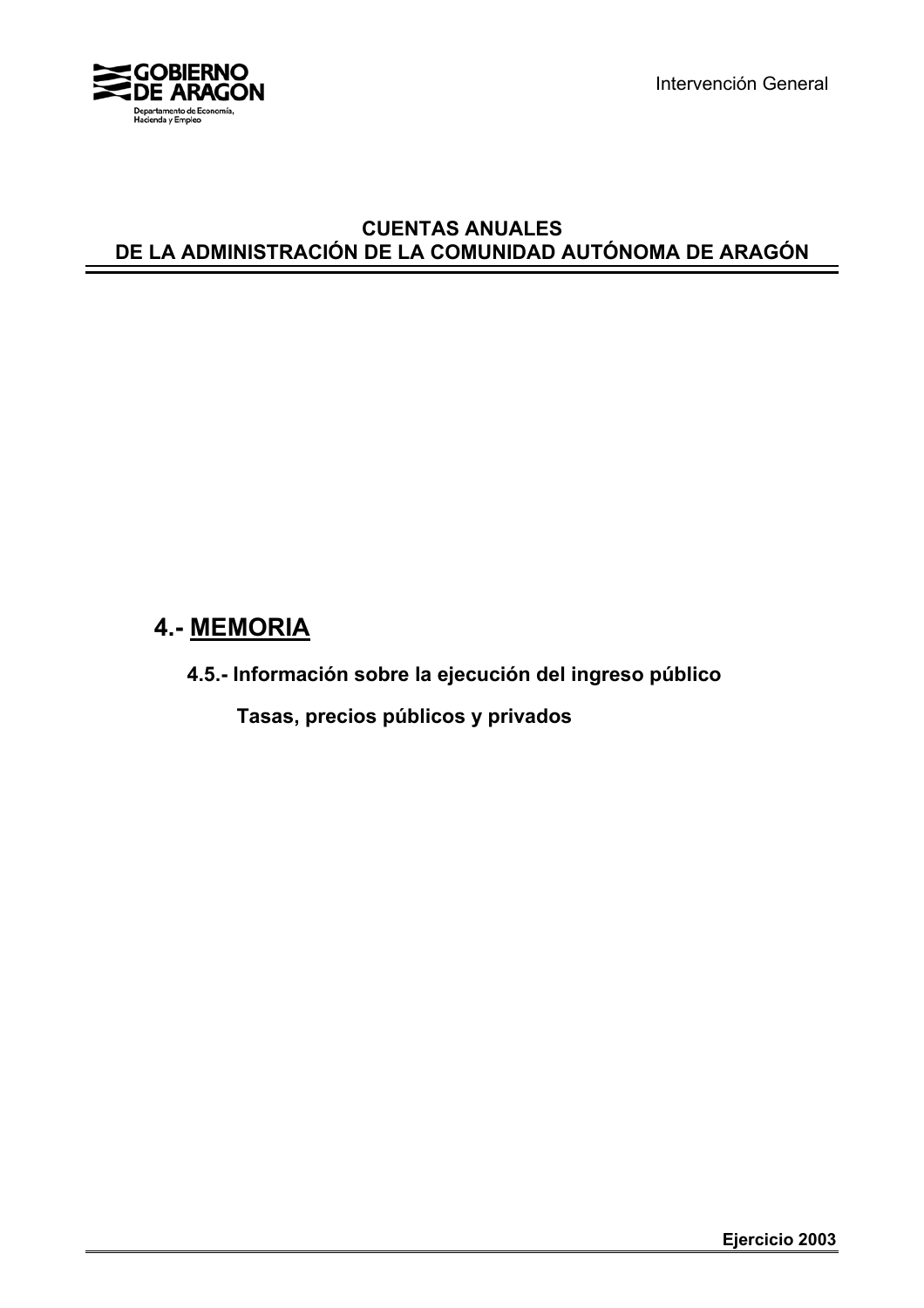### ADMINISTRACION DE LA C.A. CARREGATE DE LA CONTRESSE DE LA CONTRESSE DE LA PUBLICA E

LIQUIDACION DEL PRESUPUESTO DE INGRESOS

III.- DESARROLLO DEL PROCESO B.- DERECHOS CANCELADOS

| 12 | ECONOMIA, HACIENDA Y EMPLEO |  |  | 105285.274,79  98149.497,62   694.300,81  97455.196,81           97455.196,81   7830.077,98 |  |
|----|-----------------------------|--|--|---------------------------------------------------------------------------------------------|--|
|    |                             |  |  |                                                                                             |  |
|    |                             |  |  |                                                                                             |  |
|    |                             |  |  |                                                                                             |  |
|    |                             |  |  |                                                                                             |  |
|    |                             |  |  |                                                                                             |  |
|    |                             |  |  |                                                                                             |  |
|    |                             |  |  |                                                                                             |  |
|    |                             |  |  |                                                                                             |  |
|    |                             |  |  |                                                                                             |  |
|    |                             |  |  |                                                                                             |  |
|    |                             |  |  |                                                                                             |  |
|    |                             |  |  |                                                                                             |  |
|    |                             |  |  |                                                                                             |  |
|    |                             |  |  |                                                                                             |  |
|    |                             |  |  |                                                                                             |  |
|    |                             |  |  |                                                                                             |  |
|    |                             |  |  |                                                                                             |  |
|    |                             |  |  |                                                                                             |  |
|    |                             |  |  |                                                                                             |  |
|    |                             |  |  |                                                                                             |  |
|    |                             |  |  |                                                                                             |  |
|    |                             |  |  |                                                                                             |  |
|    |                             |  |  |                                                                                             |  |
|    |                             |  |  |                                                                                             |  |
|    |                             |  |  |                                                                                             |  |
|    |                             |  |  |                                                                                             |  |
|    |                             |  |  |                                                                                             |  |
|    |                             |  |  |                                                                                             |  |
|    |                             |  |  |                                                                                             |  |
|    |                             |  |  |                                                                                             |  |
|    |                             |  |  |                                                                                             |  |
|    |                             |  |  |                                                                                             |  |
|    |                             |  |  |                                                                                             |  |
|    |                             |  |  |                                                                                             |  |
|    |                             |  |  |                                                                                             |  |
|    |                             |  |  |                                                                                             |  |
|    |                             |  |  |                                                                                             |  |
|    |                             |  |  |                                                                                             |  |
|    |                             |  |  |                                                                                             |  |
|    |                             |  |  |                                                                                             |  |
|    |                             |  |  |                                                                                             |  |
|    |                             |  |  |                                                                                             |  |
|    |                             |  |  |                                                                                             |  |
|    |                             |  |  |                                                                                             |  |
|    |                             |  |  |                                                                                             |  |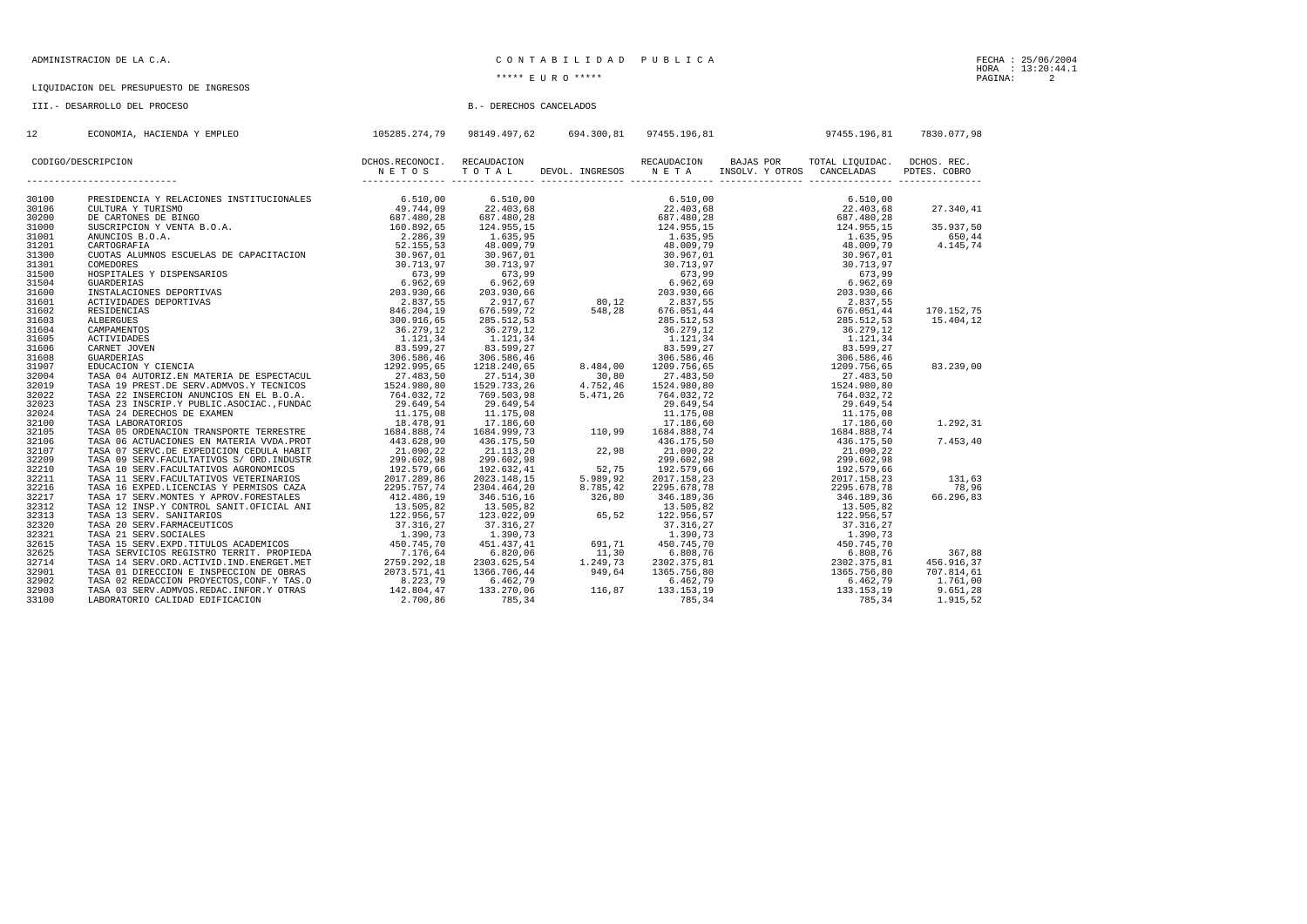#### ADMINISTRACION DE LA C.A. C O N T A B I L I D A D P U B L I C A

## LIQUIDACION DEL PRESUPUESTO DE INGRESOS

III.- DESARROLLO DEL PROCESO B.- DERECHOS CANCELADOS

| 12    | ECONOMIA, HACIENDA Y EMPLEO |  |  | 105285.274,79 98149.497,62 694.300,81 97455.196,81 97455.196,81 97455.196,81 7830.077,98 |  |
|-------|-----------------------------|--|--|------------------------------------------------------------------------------------------|--|
|       |                             |  |  |                                                                                          |  |
|       |                             |  |  |                                                                                          |  |
|       |                             |  |  |                                                                                          |  |
| 33200 |                             |  |  |                                                                                          |  |
| 33201 |                             |  |  |                                                                                          |  |
| 33202 |                             |  |  |                                                                                          |  |
| 33203 |                             |  |  |                                                                                          |  |
| 33600 |                             |  |  |                                                                                          |  |
| 33800 |                             |  |  |                                                                                          |  |
| 37000 |                             |  |  |                                                                                          |  |
| 37001 |                             |  |  |                                                                                          |  |
| 37002 |                             |  |  |                                                                                          |  |
| 37003 |                             |  |  |                                                                                          |  |
| 37004 |                             |  |  |                                                                                          |  |
| 38000 |                             |  |  |                                                                                          |  |
| 38001 |                             |  |  |                                                                                          |  |
| 38002 |                             |  |  |                                                                                          |  |
| 38003 |                             |  |  |                                                                                          |  |
| 38004 |                             |  |  |                                                                                          |  |
| 38005 |                             |  |  |                                                                                          |  |
| 38006 |                             |  |  |                                                                                          |  |
| 38007 |                             |  |  |                                                                                          |  |
| 38008 |                             |  |  |                                                                                          |  |
| 38009 |                             |  |  |                                                                                          |  |
| 38013 |                             |  |  |                                                                                          |  |
| 38100 |                             |  |  |                                                                                          |  |
| 38101 |                             |  |  |                                                                                          |  |
| 38102 |                             |  |  |                                                                                          |  |
| 38103 |                             |  |  |                                                                                          |  |
| 38104 |                             |  |  |                                                                                          |  |
| 38105 |                             |  |  |                                                                                          |  |
| 38106 |                             |  |  |                                                                                          |  |
| 38107 |                             |  |  |                                                                                          |  |
| 38108 |                             |  |  |                                                                                          |  |
| 38109 |                             |  |  |                                                                                          |  |
| 39001 |                             |  |  |                                                                                          |  |
| 39002 |                             |  |  |                                                                                          |  |
| 39004 |                             |  |  |                                                                                          |  |
| 39100 |                             |  |  |                                                                                          |  |
| 39200 |                             |  |  |                                                                                          |  |
| 39204 |                             |  |  |                                                                                          |  |
| 39207 |                             |  |  |                                                                                          |  |
| 39304 |                             |  |  |                                                                                          |  |
| 39500 |                             |  |  |                                                                                          |  |
| 39501 |                             |  |  |                                                                                          |  |
| 39502 |                             |  |  |                                                                                          |  |
| 39503 |                             |  |  |                                                                                          |  |
|       |                             |  |  |                                                                                          |  |